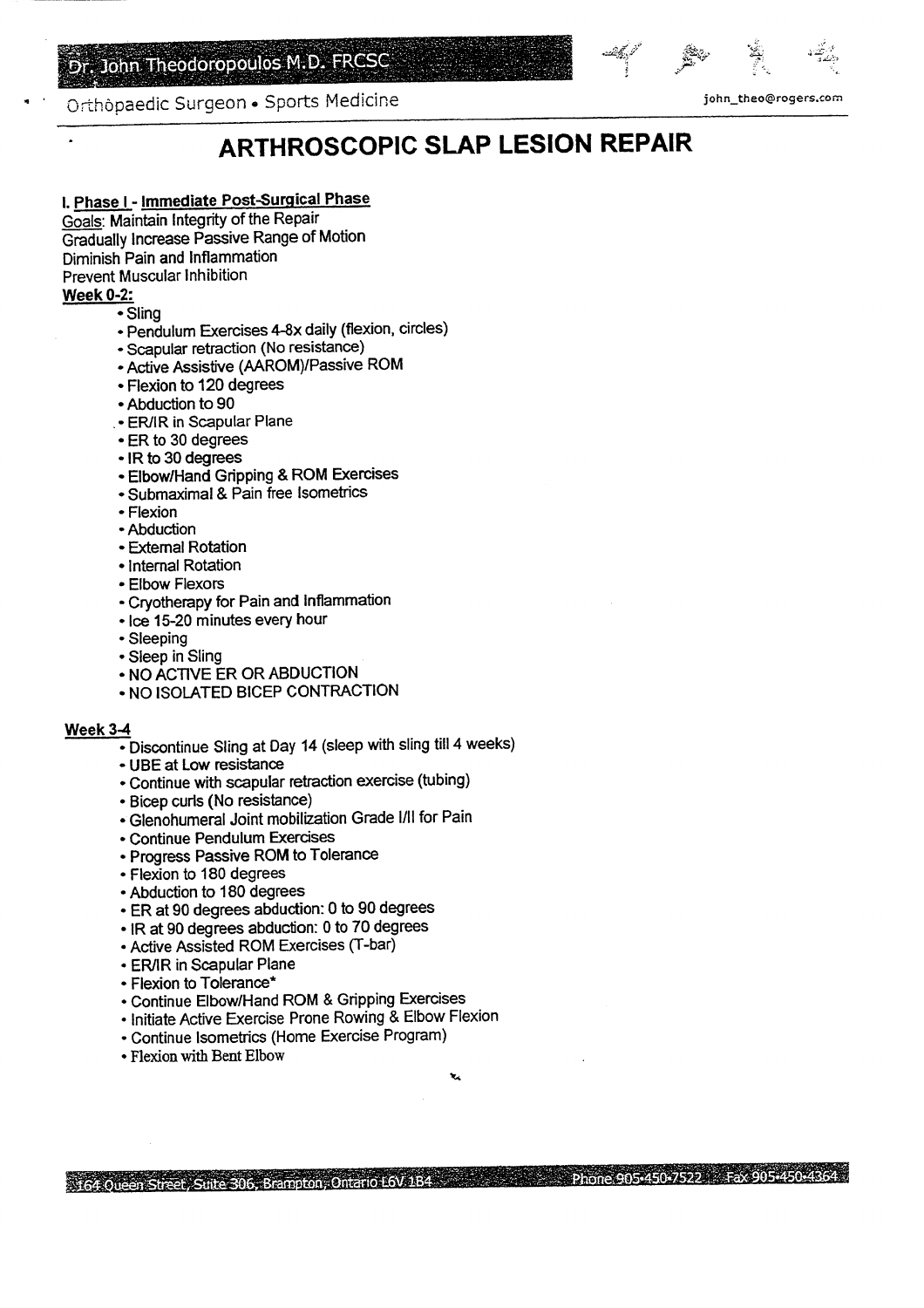



- Orthopaedic Surgeon Sports Medicine in the state of the state of the sports of the sports of the state of the state of the state of the state of the state of the state of the state of the state of the state of the state
	- \* Extension with Bent Elbow
	- \* Abduction with Bent Elbow
	- \* ER/IR with Arm in Scapular Plane
	- \* Elbow Flexion
	- \* May initiate ER/IR tubing at 0 degrees Abduction, if patient exhibits necessary יייים אחו<br>ח∩י
	- \* Patient should exhibit Hill passive range of motion, nearing full active range of auciit.<br>Nion
	- motion<br>• Continue Use of Ice for Pain Control
	- Continue Sleeping in Sling (0-4weeks)

#### **Precautions:**

- 1. No Lifting of Objects
- 2. No Excessive Shoulder Motion Behind Back
- 3. No Excessive Stretching or Sudden Movements
- 4. No Supporting of Body Weight by Hands

#### 11. Phase 11

 $\frac{\text{Phase II}}{\text{Area}}$ <u>oals</u>: Allow Healing of Soil Tissue Gradual Christiess Healing Tissue<br>Cradual Pasters Full Passive ROM (Week 3-4) raqually Restore Full Passive ROM (We Re-Establish Dynamic Shoulder Stability<br>Decrease Pain & Inflammation

#### **Full PROM by 6 weeks**

#### **Week 5-8:**

- Patient should exhibit full passive range of motion
- Continue all exercises listed above
- Initiate Scapular Muscular Strengthening Program
	- Prone Thumbs up and down
		- \* Lower Traps
- Initiate Sidelying ER Strengthening (Light Dumbbell)
- Continue use of ice as needed
- May use pool for light ROM exercises
- Patient should exhibit full active range of motion
- Continue AAROM and Stretching exercises
- Continue AAROM and Stretching exercises<br>Dreamed Isotonic Strengthening Exercise Program (light Weights)
	- 5 ISUWHIC OL<br>FD Tubing
	- ER Tubing<br>• Sidelying ER
	- Prone Rowing
	- Prone Horizontal Abduction
	- Shoulder Flexion (Scapular Plane)
	- Shoulder Abduction

At week 6-8: If patient continues to have difficulties with full AROM.

© May initiated: Prone shoulder flexion stretch 10 minutes.

#### **Precautions:**

- 1. No Heavy Lifting of Objects
- 2. No Supporting of Body Weight by Hands & Arms
- 3. No Sudden Jerking Motions

City of Phone 905-450-4364 Fax 905-450-4364